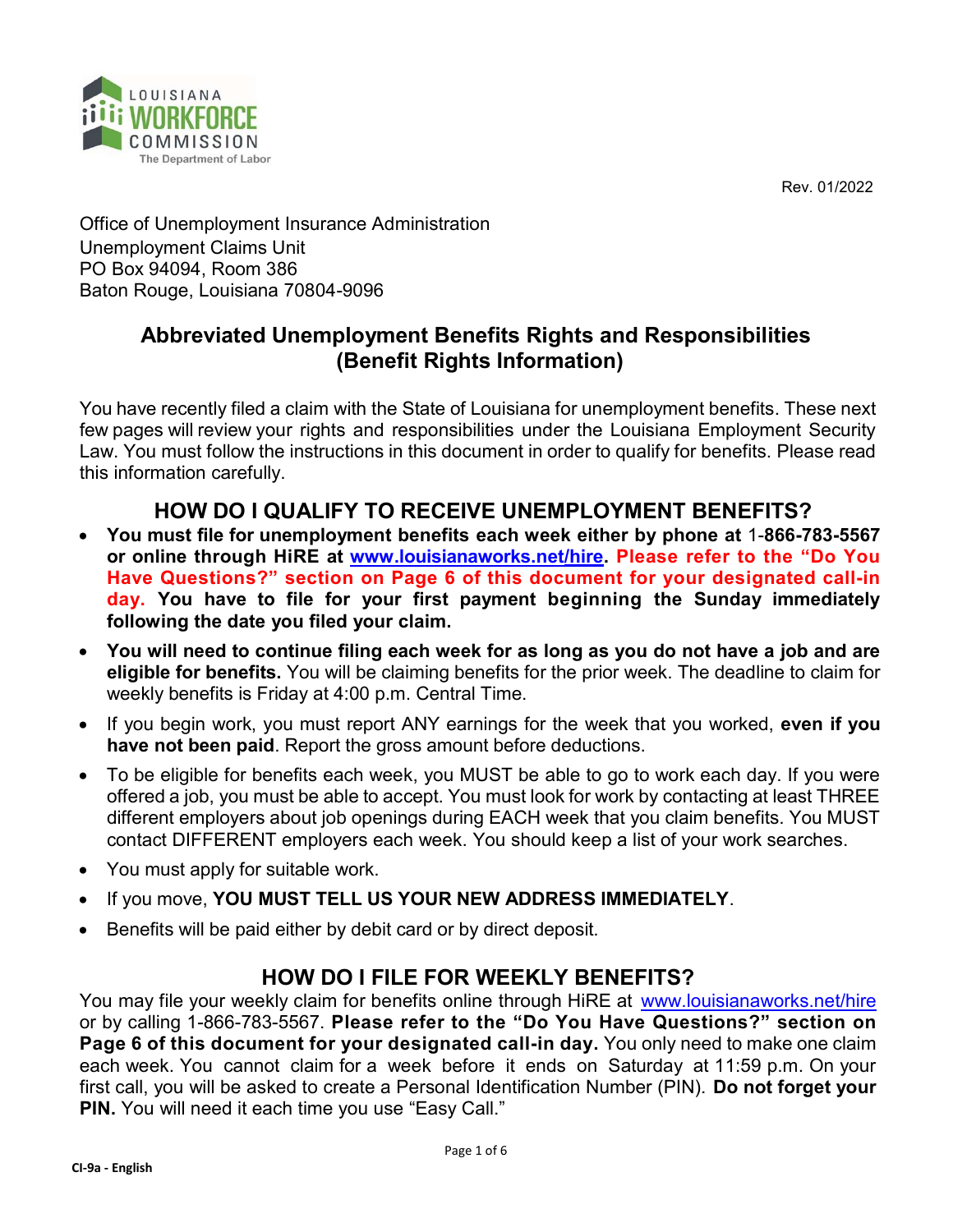# DO I HAVE TO REPORT MY EARNINGS?

Yes! Louisiana Employment Security Law requires that you report your gross earnings (before deductions) in the week worked if you claim unemployment benefits for that week, even if you have not yet been paid for your work. Failure to report your earnings could result in an overpayment of benefits, which you will be required to repay. Worse, a determination that you committed fraud could lead to an investigation and criminal charges.

The Louisiana Workforce Commission (LWC) uses various ways and multiple sources to check if someone who gets unemployment benefits is working. Louisiana has a computerized crossmatch system that checks Social Security numbers against other states' records of wages to detect fraudulent claims. DON'T COMMIT FRAUD!

## WHAT IS THE WEEK OF WAITING?

The first seven days following the effective date of your new claim is generally your week of waiting. You cannot be paid for the week of waiting even though you file for that week.

# HOW IS IT DETERMINED IF I AM ELIGIBLE FOR BENEFITS?

To qualify for unemployment insurance (UI) benefits, two major factors are considered: monetary eligibility and non-monetary eligibility.

Monetary Eligibility – This refers to the amount of money available to be paid out on the claim. This amount is based on wages earned during a specific period of time before you filed for UI benefits.

Non-Monetary Eligibility – Even if you have enough wages to establish a valid claim, you may still be disqualified from receiving benefits. Non-monetary eligibility refers to all other legal requirements that need to be met in order to receive benefits. This is based on LWC's review of the information you and your employer(s) provide when a claim is filed.

## DETERMINING HOW MUCH MONEY YOU MAY BE ABLE TO RECEIVE

When you file a new claim for benefits, you will be mailed a Monetary Determination. This determination tells you how much money you could receive and how long you could receive benefits.

Important: This monetary determination will not reflect wages earned out-of-state or wages earned from federal civilian or military service. If you reported on your initial claims application that you earned wages in another state for from the federal government, then a request has already been submitted for these wages. You will be notified when we receive the wages. Be sure to submit the requested documents (i.e., W-2, SF-8, DD214, etc.) as soon as possible to prevent a delay in the processing of your claim.

In order to understand this determination, you must understand the following:

• What is a Calendar Quarter? A calendar quarter is a three-month period of time. There are four calendar quarters in a year. For UI purposes, the calendar quarters are divided as shown below:

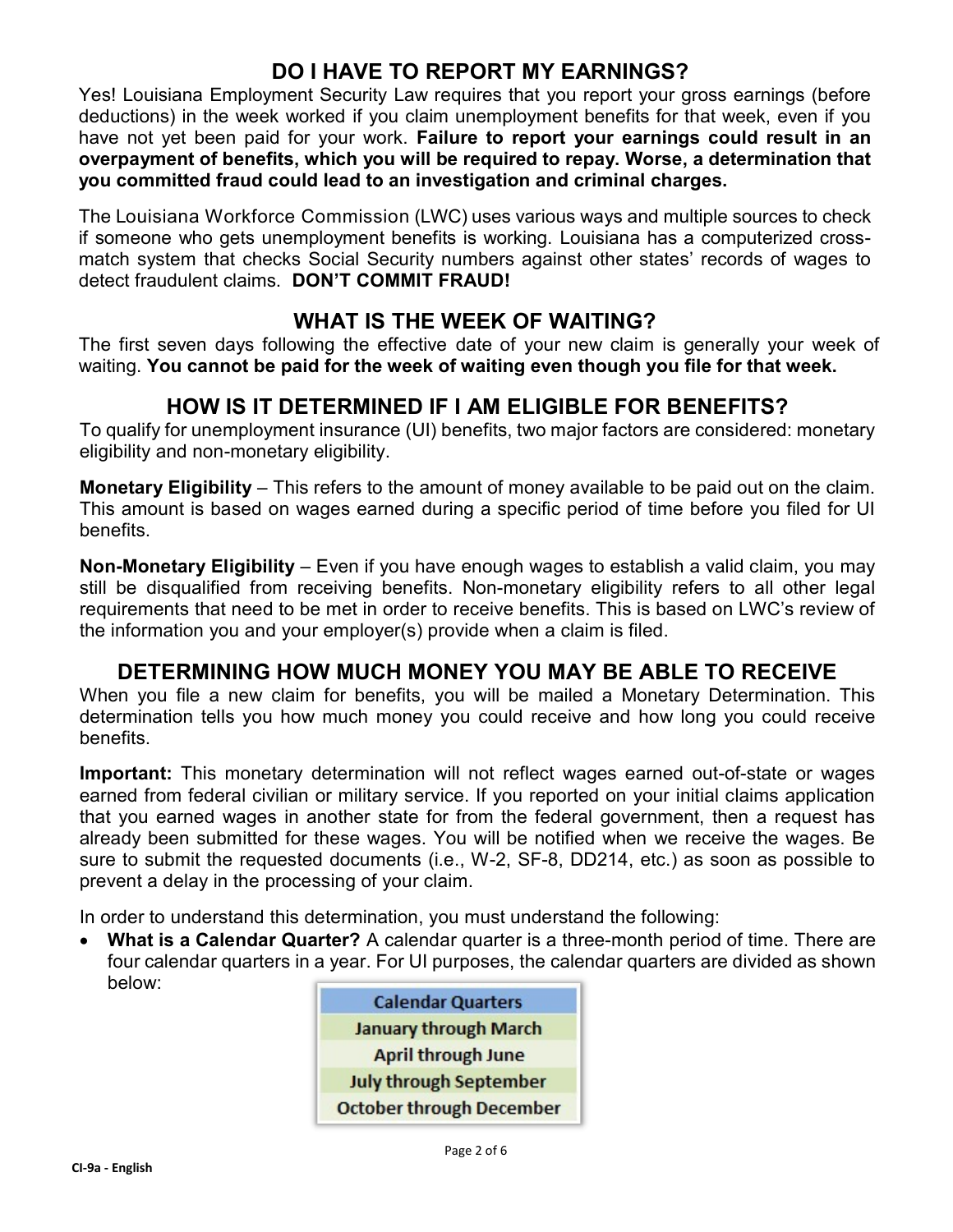What is a Base Period? Employers report wages every quarter. When you file a new or first claim for unemployment benefits, we do not look at your wages from the current quarter. We also do not count wages earned in the quarter immediately before the current quarter. The quarter immediately before the current quarter is called the lag quarter.

When you file a new or first claim for unemployment benefits, the amount you receive is determined by how much money you earned in the four quarters before the lag quarter. You had to have worked for employers who paid unemployment insurance taxes during that time.



See the illustration below to help explain base period.

#### To be monetarily eligible, the wages in your base period must meet the following conditions:

- 1. Total base period wages must equal at least \$1,200.00
- 2. You must have wages in at least two calendar quarters
- **3.** Total base period wages must equal at least 1.5 times the high quarter wages.
- a. Your high quarter is the quarter in your base period in which you earned the most money.

If your reported wages meet the above conditions, a formula will be used to determine your claim's benefit amounts.

Weekly Benefit Amount (WBA) - The amount of money to be paid weekly if you meet all legal requirements.

Maximum Benefit Amount (MBA) – The weekly benefit amount multiplied by 26 weeks. This is the maximum amount of money you can receive on an unemployment claim if you meet all legal requirements. The most a person can receive on an unemployment claim in Louisiana is \$275 a week for 26 weeks.

Please note: Monetary eligibility does not guarantee payment of benefits.

• What if my reported Base period wages are wrong? When you receive the monetary determination, you should review it carefully. If there is an error with your reported base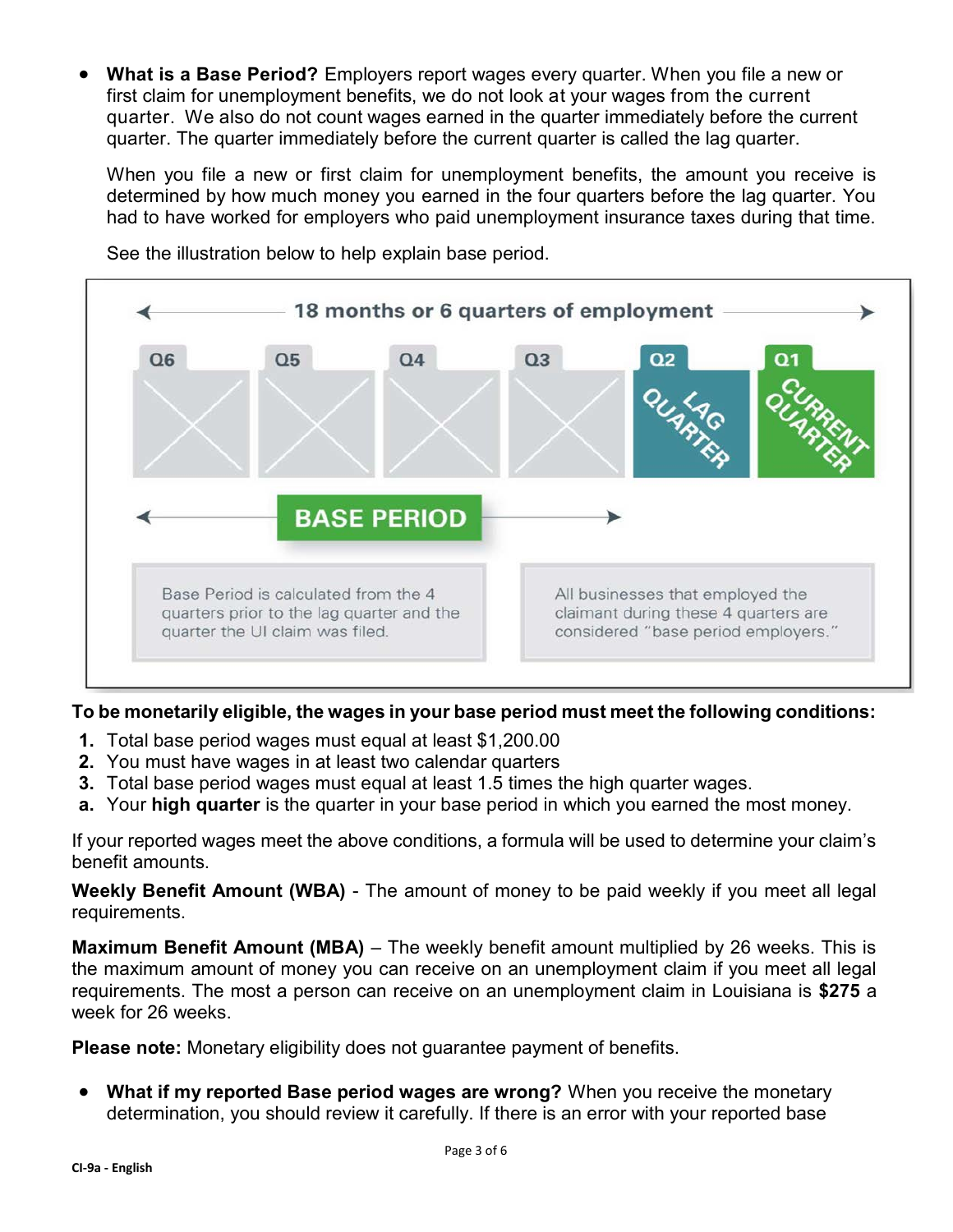period wages, you must let us know within 15 calendar days from the mail date of the monetary determination or else the monetary determination becomes final.

The quickest way to request a redetermination of your base period wages is to log-in to your HiRE account at www.louisianaworks.net/hire, and under Unemployment Services on your dashboard, select Request a Redetermination of Your Benefit Amount. Be sure to include proof of wages and/or supporting documentations.

For more information on monetary redeterminations, including other methods for requesting redetermination, refer to the complete Benefit Rights Information Handbook available at www.louisianaworks.net/hire.

While waiting on a redetermination of your benefits, you must continue filing weekly in order to keep your claim active.

### DETERMINING YOUR NON-MONETARY ELIGIBILITY

Once your claim has been determined to be monetarily eligible, the LWC will review your claim to determine if you qualify to receive benefits. After reviewing all of the information you and your employer(s) provide, the LWC will decide if you should be paid benefits, based on the Louisiana Employment Security Law. Once a decision is made, we will notify you and the employer(s) by postal mail.

#### What are the general eligibility conditions?

To qualify for benefits, you must:

- Be fully or partially unemployed through no fault of your own
- Be unemployed for a waiting period of one week
- File your weekly claims as directed
- Be able to work and available for work as required by law
- Be actively seeking work as required by law
- Be registered for work and participate in re-employment services as directed
- Be legally authorized to work in the United States (if not a U.S. citizen)

## WE CHECK WITH EMPLOYERS

When you file your claim, we contact your last employer and the Louisiana employer(s) that you worked for during and after your base period, as well as employer(s) you worked for after you filed the claim. We tell them that you have applied for unemployment benefits. We check with them to determine why you are no longer working for them.

If any of your past employers tell us they do not think you should receive unemployment, we will let you know. We will contact you and the employer to get more information. We will m a k e a decision whether or not should be paid. Once a determination is made, we will tell you and the employer. If either of you disagree with our decision, you can appeal the determination.

## KEEPING RECORDS

It is your responsibility to keep accurate records of the weeks you claim, payments you receive, wages you earn and work search contacts you make. When you inquire about your claim, we will be better able to assist you if you keep accurate records.

#### DEBIT CARDS OR DIRECT DEPOSIT?

Benefits will be paid either by debit card or by direct deposit. If you file your claim online, you can select your payment method as part of your claim registration.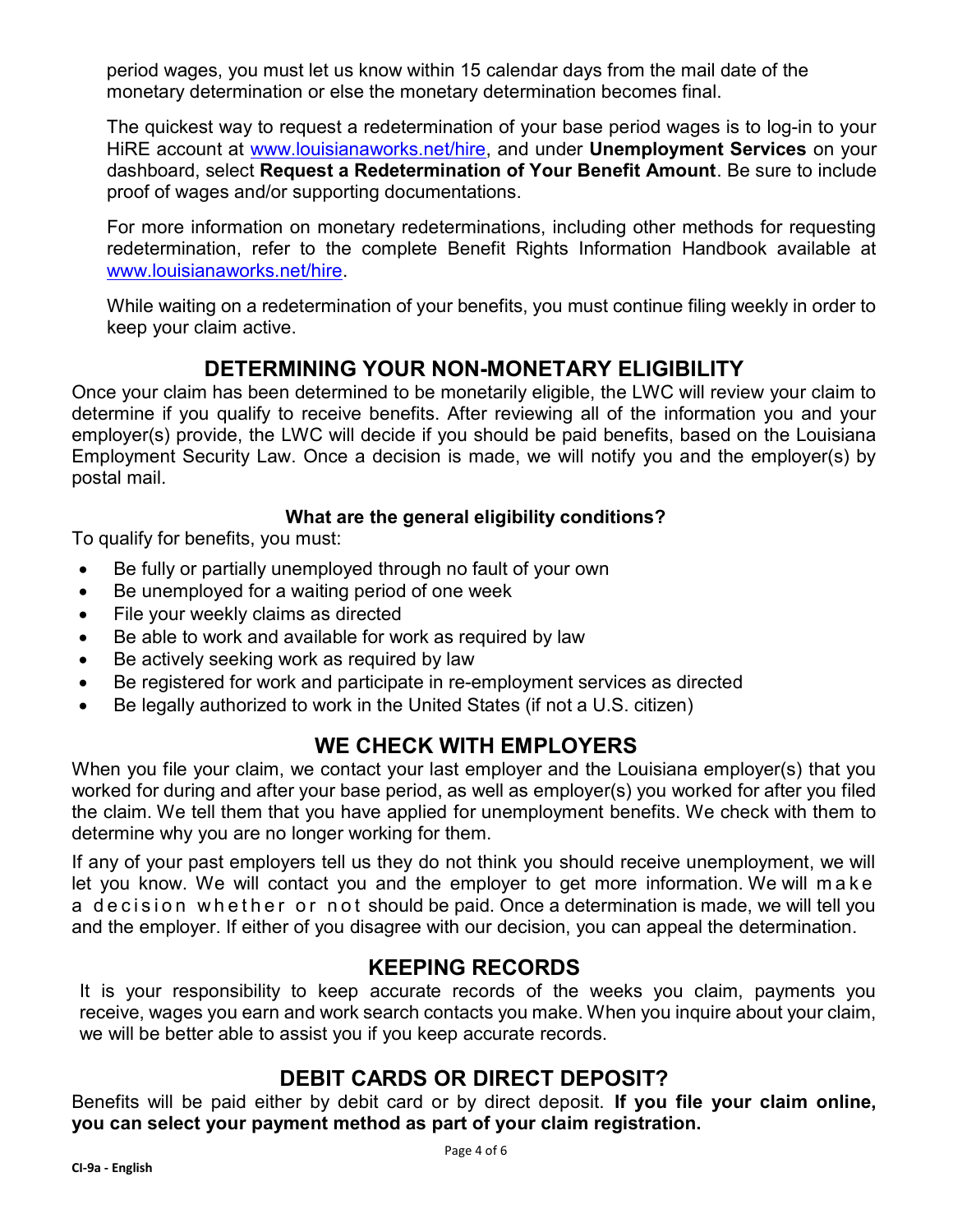- Debit card Shortly after you file your claim, you will receive a debit card from U.S. Bank in an unmarked envelope in the mail within 7-14 days, unless you already have a debit card from U.S. Bank because of a prior claim. Follow the instructions and activate your debit card as soon as you receive it. If you need to replace a lost or expired card, contact U.S. Bank at (855) 274-0354 or (855) 282-6161.
- Direct Deposit If you file your claim online, you can select direct deposit as your payment method. You can establish and update your direct deposit online through HiRE at www.louisianaworks.net/hire. When you log in, go to the "My Personal Profile" section on your dashboard and select "Update Banking Information." Complete the online form and click "Save." Allow two business days for your banking change to be processed.

### OVERPAYMENTS AND FRAUD



# DON'T COMMIT FRAUD!

The LWC uses various ways and multiple sources to check if someone who gets unemployment benefits is working. If you begin work, you **must** report to the LWC any earnings for the week that you start work – even if you have not yet been paid.

Any unemployment payment you receive that you're not supposed to get is considered an overpayment. The LWC will recoup overpayment balances by deducting the amount from future unemployment payments, or if necessary, by assessing penalties and garnishing any federal and/or state income tax refunds.

If your overpayment is found to be the result of fraud:

- You will be disqualified for 52 weeks from receiving unemployment benefits
- You will be referred for legal action, such as investigation and/or prosecution
- Your recreational hunting and fishing licenses will be suspended
- Liens will be assessed
- Your federal and/or state income tax refunds will be garnished

## HOW DO I FILE AN APPEAL?

You have the right to appeal any nonmonetary determination or monetary redetermination we make regarding your unemployment benefits. If you disagree with the LWC's decision, you have a right to appeal the determination(s) within 15 calendar days of the determination's mail date. Instructions for filing an appeal are included in the decision.

There are four methods for filing an appeal:

- 1. Online at www.louisianaworks.net/hire
- 2. E-mail clerkappeal@lwc.la.gov
- 3. Postal mail LWC Appeals Unit, P.O. Box 94094, Baton Rouge, LA 70804-9094
- 4. Fax the appeal to 225-346-6077

There is no charge to file an appeal to the Appeals Tribunal or Board of Review.

#### THE PRIVACY ACT OF 1974

Under authority of the Internal Revenue Code of 1954 (26 U.S.C. 85 6011 (a), 605B and 6109 (a) LWC requires that you enter your Social Security Number on the forms you submit when filing an